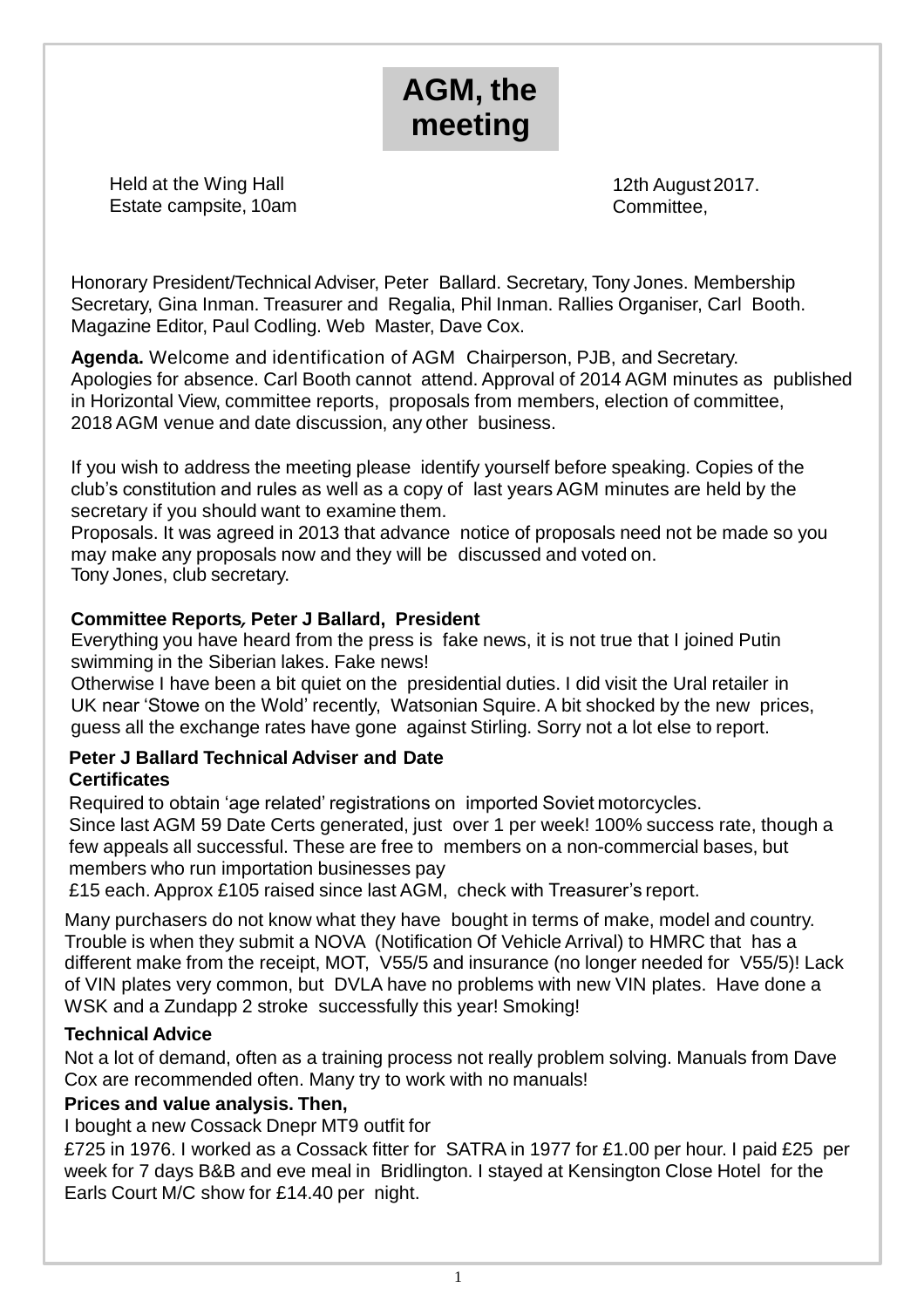**Now.** Minimum wage now £7 per hour thus x7 B&B eve meal about £40 per night = £280 per week, thus x11. Kensington Close Hotel now from £70, thus x5.

Ural 750 outfit Efi £14K OTR! Thus x18.

## **Tony Jones, Secretary**

As last year I have been the main contact point for the Club. I receive emails/phone calls directed to the Club and either answer them myself or forward them as appropriate. This system seems to be working well so far. Year on year I seem to have had more enquiries from members of the public, mostly relating to dating enquiries and parts wanted/for sale.

Occasionally I receive information about a bike for sale or someone wanting a bike and I direct them to our web site. Sometimes I have been able to marry up someone wanting a bike with one that is for sale.

During the year I have attend rallies/shows to help promote the club. Everything seems to be running quite smoothly. I am prepared to stand again as secretary.

## **David Cox, Webmaster**

The Facebook site has been very successful for the club, there are contestant posts to the site and as moderator I carefully monitor what is shared with other friends around the world who look at our page. Posts that show political, religious, sexual, violent views etc, are not shared, therefore keeping the site as close to the bikes as possible.

Friends worldwide: 402. UK 247, USA26, Australia 18, Germany 13, France 13, Netherlands 7, Sweden 7, Canada 6, Poland 5, Romania 5, Russia 4, Turkey 4, Belgium 3, Finland 3, Italy 3, Macedonia 3, Czech Republic 3, Denmark 2, Estonia 2, Hungary 2, Ireland 2, Malta 2, Norway 2, New Zealand 2, Portugal 2, Ukraine 2, Bulgaria 1, Switzerland 1, Egypt 1, Spain 1, Guernsey 1, Greece 1, Guam 1, Israel 1, India 1, Iran 1, Jersey 1, Lithuania 1, Latvia 1, Marianas Islands 1, Vietnam 1.

Page Likes to Date, 404. People Banned this year, none.

# **Website.**

The website is reasonably stable and without many problems in the past year. UK Servers who host our site has again moved to another more modern server. It doesn't make the site faster unfortunately but just can provide a more secure place. Not all members, new or old apply for the 'Members Only' area and requests for passwords are falling; I'm hoping these members are taking up the option of a hard copy of the magazine.

# **Adverts**.

For Sale: sales on the advert pages are being sold reasonably quickly but there also a few bikes that have not moved at all. Cossackbay and wanted have items that do move but as most sites selling parts it can be slow.

I have not received any problems with the website from members, therefore I am willing to continue in the position as webmaster.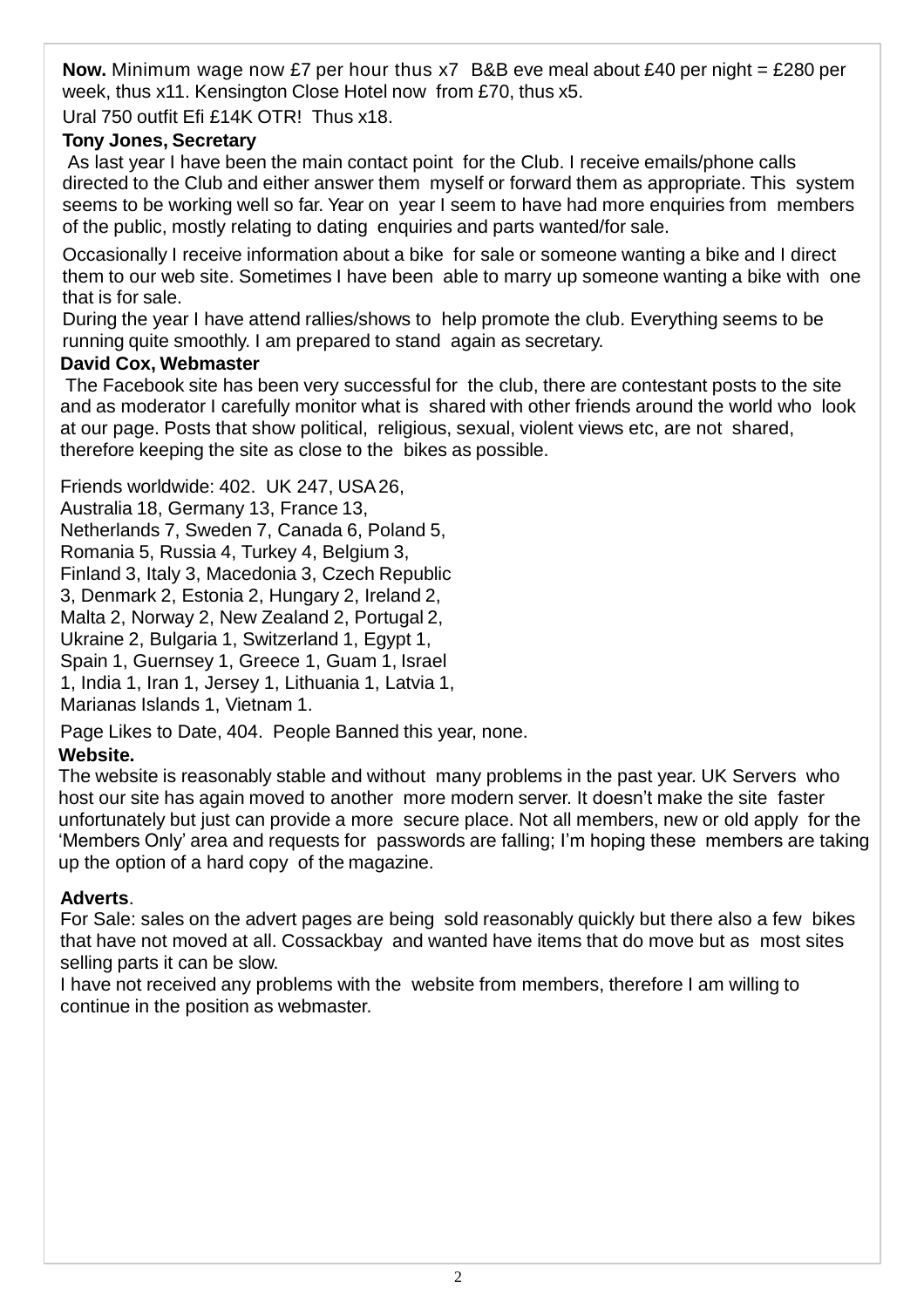# **Phil Inman, Treasurer and Regalia**

Please see the attached Year-End Report opposite , which gives a detailed breakdown of Income and Expenditure, by category.

Our bank balance at Year End was £6570.55, compared with £6087.81 for Year End 2016.

Income amounted to £5343.09, coming as usual almost exclusively from membership subscriptions. The provision of Dating Certificates generated income of £139.00, whilst Regalia Sales amounted to £572.22, a 100% increase over last year. Income from member subscriptions was broadly on a par with last year.

Expenditure amounted to £4860.35, compared with £4856.10 for last year. Postage costs were similar to those last year. Major items of expenditure included printing of the Club magazine, which showed a small increase over last year, accounted for by the increase of magazine size from 28 to 32 pages, and the purchase of a COC-branded gazebo and flag banners for use at shows and rallies.

The Club's income has exceeded expenditure by £482.74, a satisfactory figure. Once again, I make no recommendation for an increase in membership subscriptions.

Regalia sales have shown an increase this year. However, re-stocking of the more popular items meant that cost of Regalia stock purchases has exceeded sales income. Regalia items continue to be taken to the two Stafford Classic Shows during the year and sales there continue to be satisfactory. Total Regalia purchases for the year (£653.10) exceeded income from sales (£572.22) by £80.88 – sustainable as a one-off result. Provision of Club Regalia items is considered to be a service to Club members and is therefore not regarded as a revenue-generating activity.

I am willing to continue as COC Treasurer next year, should that be the membership's wish.

## **Income.**

Advertising £4.63, Dating certificates £139.00, Membership subscriptions £4627.24, Regalia sales £572.22, Total income £5343.09.





#### **Expenses.**

Equipment £1621.66, Postage £699.10, Printing £1561.00, Regalia £653.10, Stationary £307.49, Website £48.00, Total expenses £4860.35.

Total excess of income over expenditure for the year, £482.74.

Bank Balance as at Year-End = **£6570.55**

#### **Gina Inman, Membership Secretary**

Year 2016/17: 287 Paid up Members 23 Honorary Members 310 members in total

Year 2015/16: 282 Paid up Members 23 Honorary Members 305 members in total

As you can see this is a very slight increase in numbers from the previous year, the monthly breakdown of new and renewed membership looks like this…………..

In September 2016 there were 7 new members and 18 renewals giving a total of 25. Subsequent numbers for the year were Oct 16, 12, 23 and 35, Nov 16, 6,12 and 18, Dec 16, 6,12,and 18, Jan 17, 7, 9 and 16, Feb 17, 9,8 and 17, Mar 17, 6, 20 and 26, Apr 17, 8,4 and 22, May 17, 3, 28 and 31, Jun 17, 5, 23 and 28, Jul 17, 12, 26 and 38, Aug 17, 2, 11 and 13 so far bringing the totals to 83, 204 and 287 respectively.

During the course of last year 83 people have joined the club compared to 74 in the year 2015/16. This year there has been a slight drop in the number of people failing to renew their membership, but, looking at the membership numbers of those failing to renew it appears some new members are joining for only a single year which suggests they are seeking dating certificates for registration and pay for a single years membership rather than a 1 off payment of the same amount to the club.

Overall we have an increase in membership of 5 from the previous year. At the moment we have only 2 new members in August because the AGM is so early in the month. Any other new members this month will appear in next years figures as joining in September.

In my role as Membership Secretary I am also responsible for the distribution of Horizontal View. There continues to be an increase in the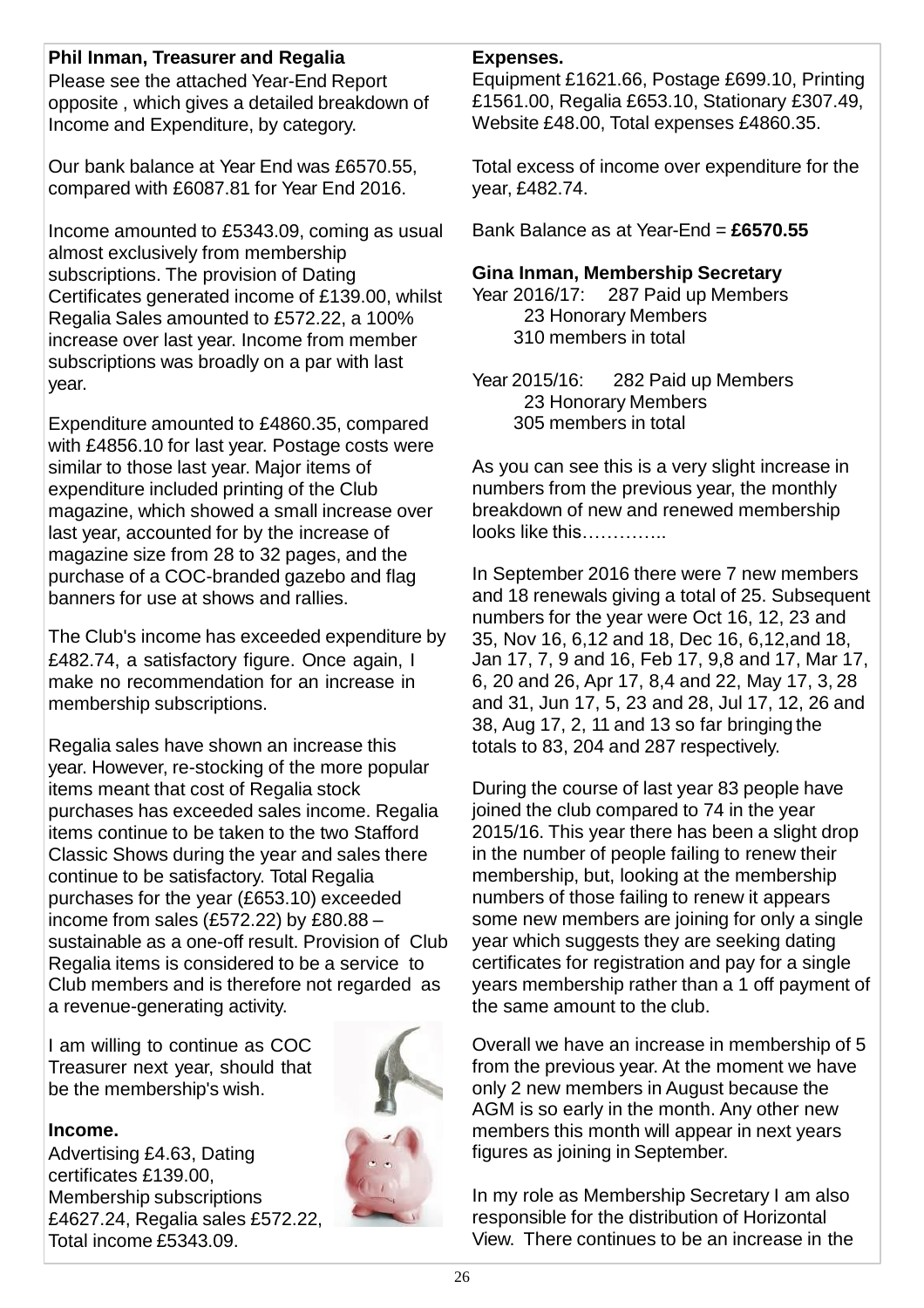numbers of members receiving their copies of Horizontal View by email. 113 people have now taken this option, up from 92 last year. Some people are continuing to revert to the posted copy saying they have found they prefer to hold the copy and take it with them to read wherever they may be.

To follow on from the Treasurer, should it be the will of the membership I am happy to continue in the role of Membership Secretary for a further year despite no longer having a Russian bike in the family!

## **Paul Codling, Magazine Editor**

I'm very, very sorry for the almost catastrophic loss of data and the consequent lateness of the May/June issue of Horizontal View. A memory stick failed. All members contributions are now backed up in on line storage on my email account and it should not happen again. I would like to thank all our contributors for their efforts. I try to organise the content to make similar subjects flow as a theme through each issue to make reading some an incentive to read the rest. Has anyone noticed that?

Font size has standardised on Arial 12. Trimming pictures sometimes to alter their shape and rewriting a word or two of text is often necessary to fit the two together aesthetically and facilitate the use of some slightly bigger pictures.

Pictures are best sent as attachments separate from the emailed text because digging them out once they're embedded in an email is sometimes difficult. 500 to 1,000KB is an ideal file size for pictures. However, anything will do. Microsoft excel is particularly awkward in this respect.

The Caveat Emptor theme has rung a few alarm bells and we think I should be very careful not to appear to accuse innocent traders or tar them with the same brush as those who deserve exposure, hence the title!

## **Minutes of 2017 COC AGM**

The AGM was held at the Wing Hall campsite, Wing, Rutland at 10am on 12th August 2017. Peter Ballard was the Chairperson for the meeting. Peter introduced those committee members present, namely himself, Tony Jones, Paul Codling, Phil Inman, Gina Inman and David Cox. Apologies for non attendance was given on behalf of Carl Booth. Peter stated that the minutes for last years AGM were published in the Club's magazine. Mike Rowe proposed approval of the minutes and this was seconded by Dave Greenwood. The proposal was unanimously accepted. Peter Ballard, Tony Jones, Gina Inman, Phil Inman, Paul Codling and Dave Cox gave their reports for the last year.

About 11am we were treated to a fly past by a Spitfire and another old aeroplane, possibly a DeHaviland.

Mike Rowe suggested an increase in the charge for dating certificates. Possibly a two year membership before dating certificates are free to discourage people joining just for free dating certificates. Peter Ballard said that in his opinion free dating certificates were a positive as it encourages membership and some members then continue with their membership. Also it increases our income. We need to find other ways to retain members. No proposal for change in charges for dating certs was made.

## **Election of Committee**

All Committee members present volunteered to serve for the next year. Mike Rowe proposed to accept all Committee members for another year. This was seconded by Phil Inman. The proposal was unanimously passed. The meeting was treated to a return of the DeHaviland plane.

## **Any other business**

Mike Rowe said that he had been talking to Gary Carroll and found out that he was no longer a member. When asked why Gary said that the Club has no events. Mike suggested that we had regional social event organisers to organise at least one event in their area each year. Paul Codling said that this would raise public liability insurance issues. It was suggested that Mike find a suitable meeting place and then publish the fact that he would be there on a given date and we can see how many members turn up to meet him. If successful we could encourage similar methods of getting together.

Tony Jones said that he wanted to start a discussion on the future of AGM's. Firstly he stated that physical AGM's were no longer a legal requirement. We have 287 members and there were 20 in attendance at this AGM. This leaves 267 members who are not being represented. There could be many reasons why